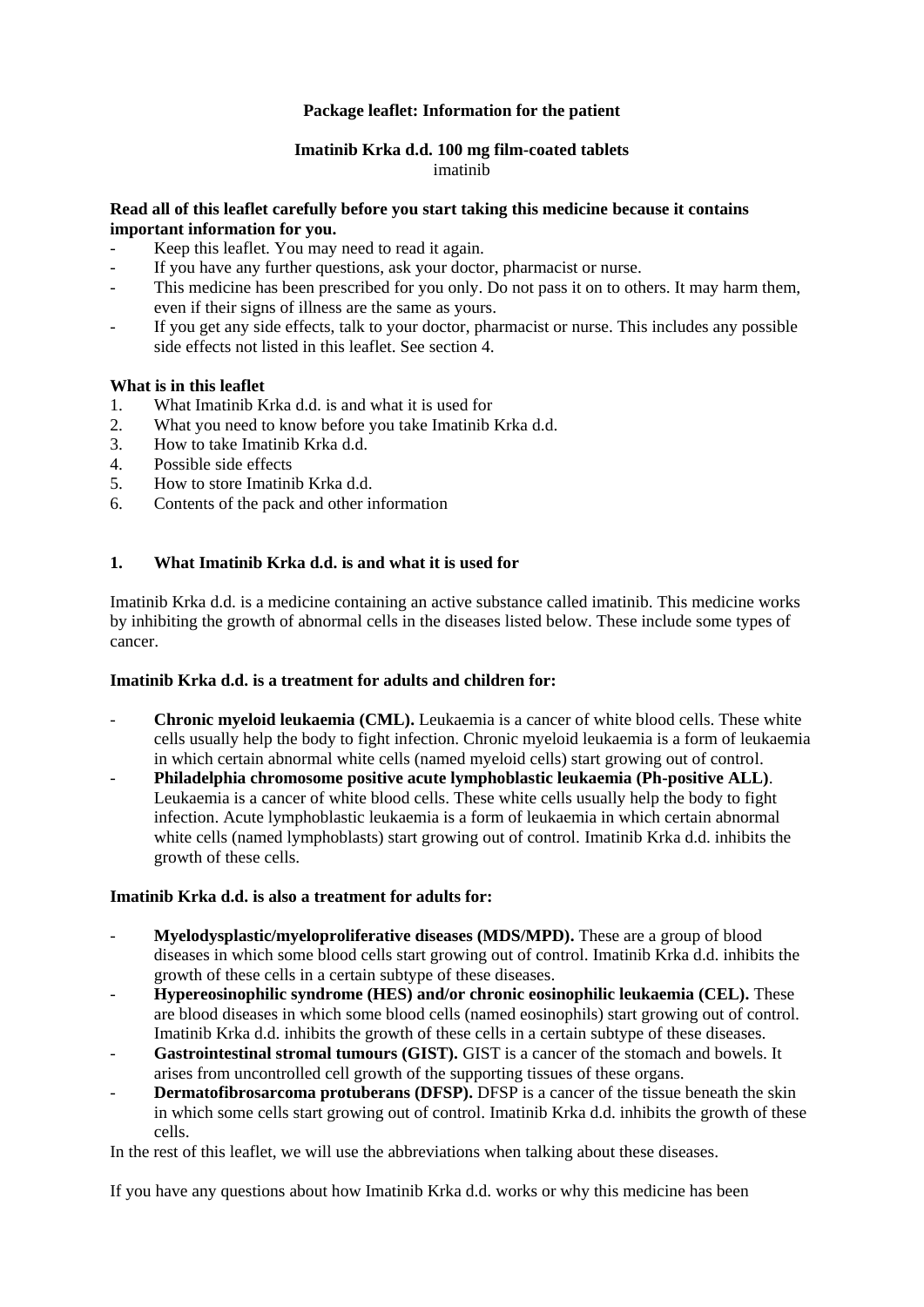prescribed for you, ask your doctor.

# **2. What you need to know before you take Imatinib Krka d.d.**

Imatinib Krka d.d. will only be prescribed to you by a doctor with experience in medicines to treat blood cancers or solid tumours.

Follow all your doctor's instructions carefully, even if they differ from the general information contained in this leaflet.

### **Do not take Imatinib Krka d.d.**

if you are allergic to imatinib or any of the other ingredients of this medicine (listed in section 6).

If this applies to you, **tell your doctor without taking Imatinib Krka d.d..**

If you think you may be allergic but are not sure, ask your doctor for advice.

# **Warnings and precautions**

Talk to your doctor before taking Imatinib Krka d.d.:

- if you have or have ever had a liver, kidney or heart problem.
- if you are taking the medicine levothyroxine because your thyroid has been removed.
- if you have ever had or might now have a hepatitis B infection. This is because Imatinib Krka d.d. could cause hepatitis B to become active again, which can be fatal in some cases. Patients will be carefully checked by their doctor for signs of this infection before treatment is started.
- if you experience bruising, bleeding, fever, fatigue and confusion when taking Imatinib Krka d.d., contact your doctor. This may be a sign of damage to blood vessels known as thrombotic microangiopathy (TMA).

If any of these apply to you, **tell your doctor before taking Imatinib Krka d.d..**

You may become more sensitive to the sun while taking Imatinib Krka d.d. It is important to cover sun-exposed areas of skin and use sunscreen with high sun protection factor (SPF). These precautions are also applicable to children.

**During treatment with Imatinib Krka d.d., tell your doctor straight away** if you put on weight very quickly. Imatinib Krka d.d. may cause your body to retain water (severe fluid retention).

While you are taking Imatinib Krka d.d., your doctor will regularly check whether the medicine is working. You will also have blood tests and be weighed regularly.

### **Children and adolescents**

Imatinib Krka d.d. is also a treatment for children with CML. There is no experience in children with CML below 2 years of age. There is limited experience in children with Ph-positive ALL and very limited experience in children with MDS/MPD, DFSP, GIST and HES/CEL.

Some children and adolescents taking Imatinib Krka d.d. may have slower than normal growth. The doctor will monitor the growth at regular visits.

# **Other medicines and Imatinib Krka d.d.**

Tell your doctor or pharmacist if you are taking, have recently taken or might take any other medicines, including medicines obtained without a prescription (such as paracetamol) and including herbal medicines (such as St. John's Wort). Some medicines can interfere with the effect of Imatinib Krka d.d. when taken together. They may increase or decrease the effect of Imatinib Krka d.d., either leading to increased side effects or making Imatinib Krka d.d. less effective. Imatinib Krka d.d. may do the same to some other medicines.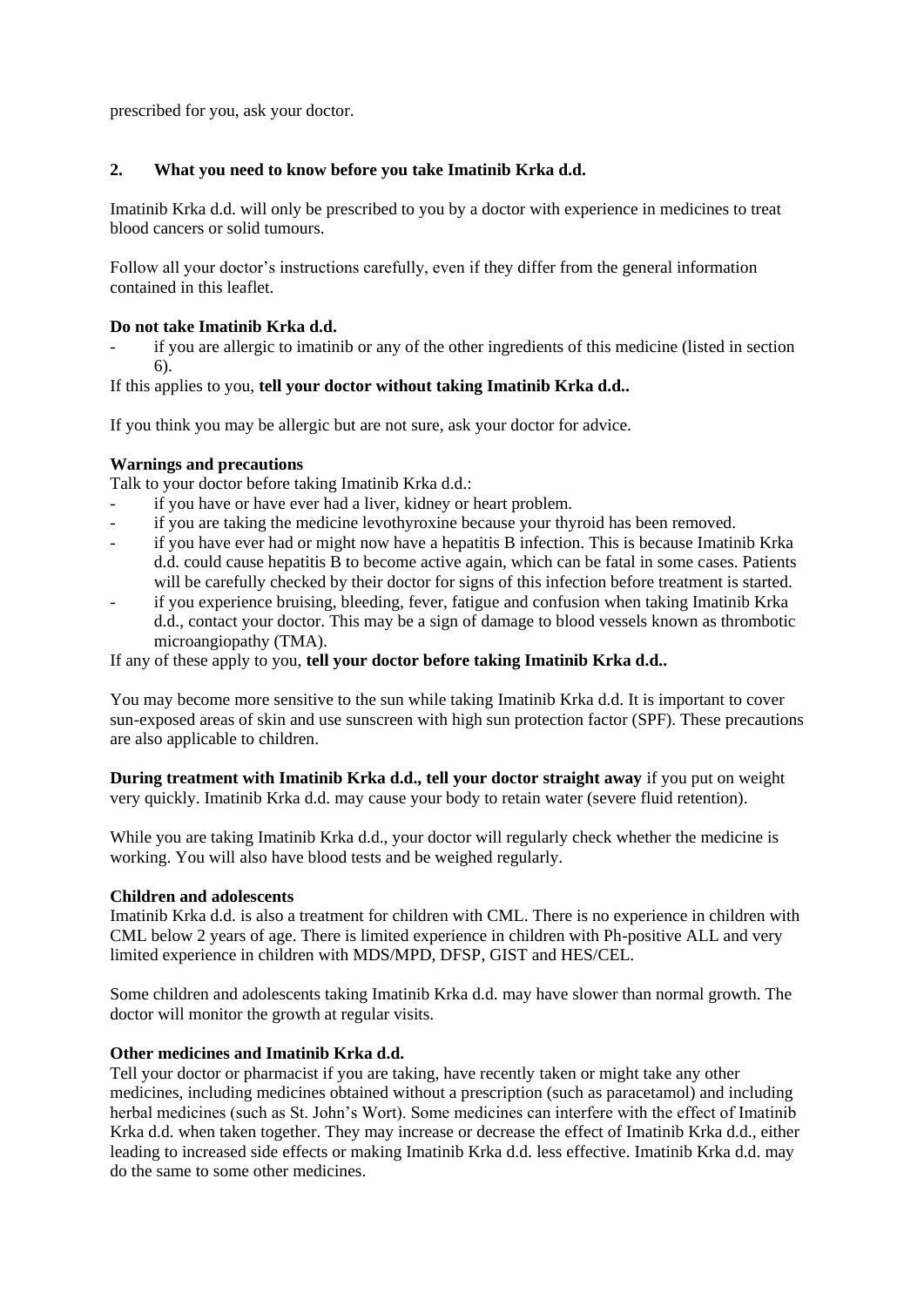Tell your doctor if you are using medicines that prevent the formation of blood clots.

### **Pregnancy, breast-feeding and fertility**

- If you are pregnant or breast-feeding, think you may be pregnant or are planning to have a baby, ask your doctor for advice before taking this medicine.
- Imatinib Krka d.d. is not recommended during pregnancy unless clearly necessary as it may harm your baby. Your doctor will discuss with you the possible risks of taking Imatinib Krka d.d. during pregnancy.
- Women who might become pregnant are advised to use effective contraception during treatment and for 15 days after ending treatment.
- Do not breast-feed during the treatment with Imatinib Krka d.d. and for 15 days after ending treatment, as it may harm your baby.
- Patients who are concerned about their fertility while taking Imatinib Krka d.d. are advised to consult with their doctor.

# **Driving and using machines**

You may feel dizzy or drowsy or get blurred vision while taking this medicine. If this happens, do not drive or use any tools or machines until you are feeling well again.

### **Imatinib Krka d.d. contains lactose**

If you have been told by your doctor that you have an intolerance to some sugars, contact your doctor before taking this medicinal product.

# **3. How to take Imatinib Krka d.d.**

Your doctor has prescribed Imatinib Krka d.d. because you suffer from a serious condition. Imatinib Krka d.d. can help you to fight this condition.

However, always take this medicine exactly as your doctor or pharmacist has told you. It is important that you do this as long as your doctor or pharmacist tells you to. Check with your doctor or pharmacist if you are not sure.

Do not stop taking Imatinib Krka d.d. unless your doctor tells you to. If you are not able to take the medicine as your doctor prescribed or you feel you do not need it anymore, contact your doctor straight away.

### **How much Imatinib Krka d.d. to take**

### **Use in adults**

Your doctor will tell you exactly how many tablets of Imatinib Krka d.d. to take.

### **If you are being treated for CML:**

Depending on your condition the usual starting dose is either 400 mg or 600 mg:

- **400 mg** to be taken as 4 tablets of 100 mg **once** a day.
- **600 mg** to be taken as 6 tablets of 100 mg **once** a day.

### If you are being treated for GIST:

The starting dose is 400 mg, to be taken as 4 tablets once a day.

For CML and GIST, your doctor may prescribe a higher or lower dose depending on how you respond to the treatment. If your daily dose is 800 mg (8 tablets), you should take 4 tablets in the morning and 4 tablets in the evening.

### **If you are being treated for Ph-positive ALL:**

The starting dose is 600 mg to be taken as 6 tablets **once** a day.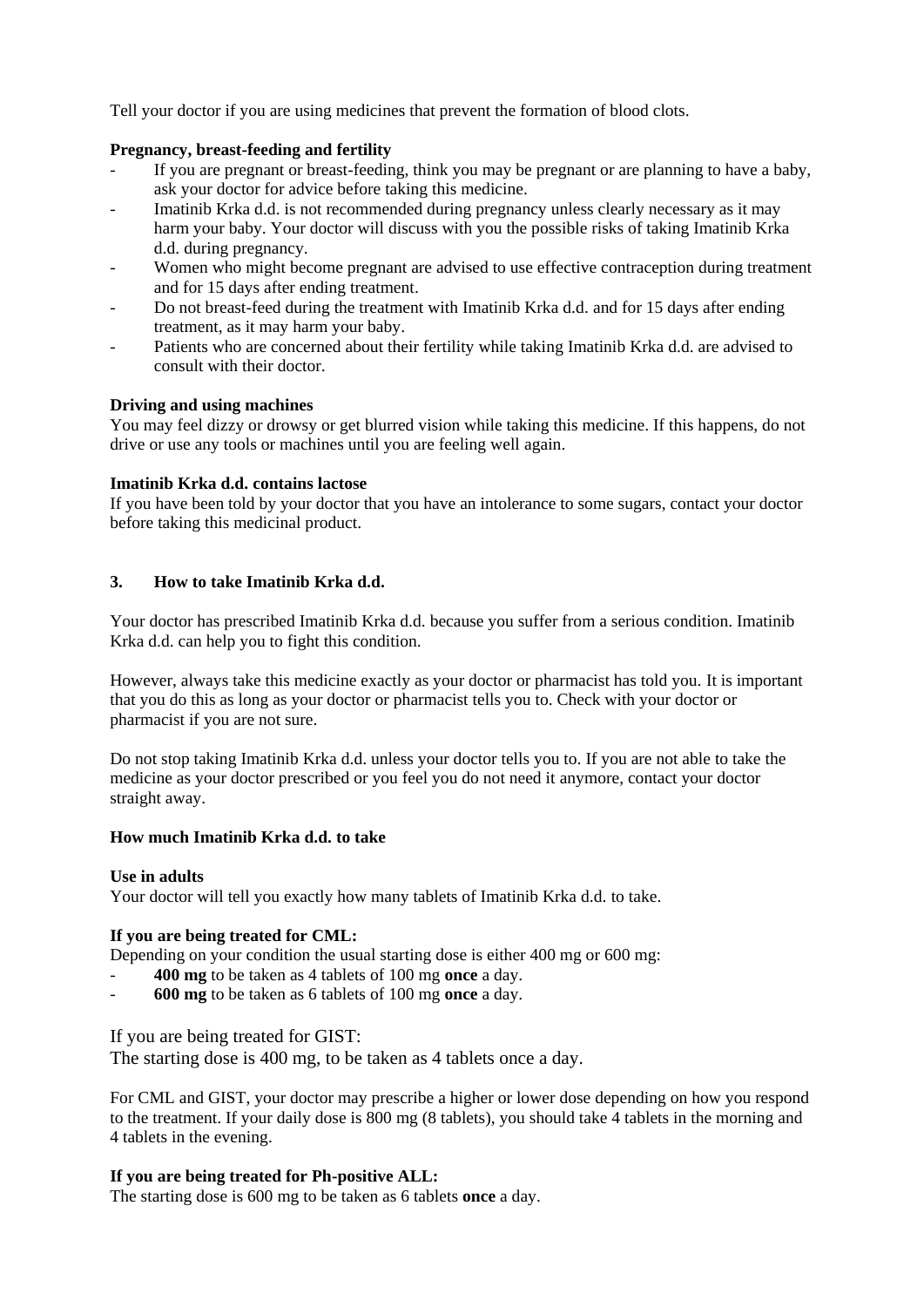# **If you are being treated for MDS/MPD:**

The starting dose is 400 mg to be taken as 4 tablets **once** a day.

# **If you are being treated for HES/CEL:**

The starting dose is 100 mg, to be taken as one tablet of 100 mg **once** a day. Your doctor may decide to increase the dose to 400 mg, to be taken as 4 tablets **once** a day, depending on how you respond to treatment.

# **If you are being treated for DFSP:**

The dose is 800 mg per day (8 tablets), to be taken as 4 tablets in the morning and 4 tablets in the evening.

# **Use in children and adolescents**

The doctor will tell you how many tablets of Imatinib Krka d.d. to give to your child. The amount of Imatinib Krka d.d. given will depend on your child's condition, body weight and height. The total daily dose in children must not exceed 800 mg with CML and 600 mg with Ph+ALL. The treatment can either be given to your child as a once-daily dose or alternatively the daily dose can be split into two administrations (half in the morning and half in the evening).

# **When and how to take Imatinib Krka d.d.**

- **Take Imatinib Krka d.d. with a meal.** This will help protect you from stomach problems when taking Imatinib Krka d.d..
- **Swallow the tablets whole with a large glass of water.**

If you are unable to swallow the tablets, you can dissolve them in a glass of still water or apple juice:

- Use about 50 ml for each 100 mg tablet.
- Stir with a spoon until the tablets have completely dissolved.
- Once the tablet has dissolved, drink everything in the glass straight away. Traces of the dissolved tablets may be left behind in the glass.

### **How long to take Imatinib Krka d.d.**

Keep taking Imatinib Krka d.d. every day for as long as your doctor tells you.

# **If you take more Imatinib Krka d.d. than you should**

If you have accidentally taken too many tablets, talk to your doctor **straight away**. You may require medical attention. Take the medicine pack with you.

# **If you forget to take Imatinib Krka d.d.**

- If you forget a dose, take it as soon as you remember. However if it is nearly time for the next dose, skip the missed dose.
- Then continue with your normal schedule.
- Do not take a double dose to make up a forgotten dose.

If you have any further questions on the use of this medicine, ask your doctor, pharmacist or nurse.

### **4. Possible side effects**

Like all medicines, this medicine can cause side effects, although not everybody gets them. They are usually mild to moderate.

### **Some side effects may be serious. Tell your doctor straight away if you get any of the following:**

**Very common** (may affect more than 1 in 10 people) **or common** (may affect up to 1 in 10 people): Rapid weight gain. Imatinib Krka d.d. may cause your body to retain water (severe fluid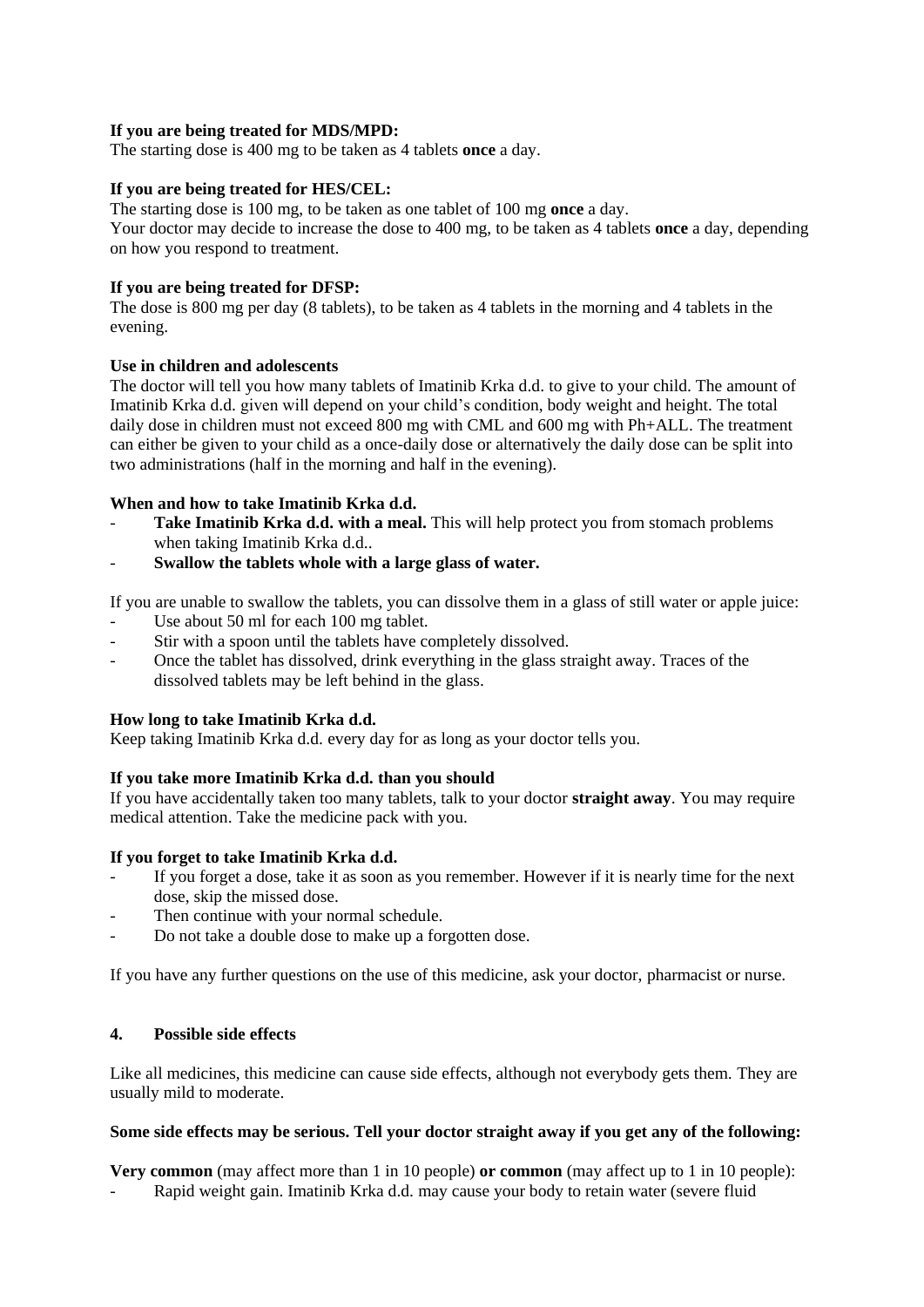retention).

- Signs of infection such as fever, severe chills, sore throat or mouth ulcers. Imatinib Krka d.d. can reduce the number of white blood cells, so you might get infections more easily.
- Unexpected bleeding or bruising (when you have not hurt yourself).

**Uncommon** (may affect up to 1 in 100 people) **or rare** (may affect up to 1 in 1,000 people):

- Chest pain, irregular heart rhythm (signs of heart problems).
- Cough, having difficulty breathing or painful breathing (signs of lung problems).
- Feeling light-headed, dizzy or fainting (signs of low blood pressure).
- Feeling sick (nausea), with loss of appetite, dark-coloured urine, yellow skin or eyes (signs of liver problems).
- Rash, red skin with blisters on the lips, eyes, skin or mouth, peeling skin, fever, raised red or purple skin patches, itching, burning sensation, pustular eruption (signs of skin problems).
- Severe abdominal pain, blood in your vomit, stools or urine, black stools (signs of gastrointestinal disorders).
- Severely decreased urine output, feeling thirsty (signs of kidney problems).
- Feeling sick (nausea) with diarrhoea and vomiting, abdominal pain or fever (signs of bowel problems).
- Severe headache, weakness or paralysis of limbs or face, difficulty speaking, sudden loss of consciousness (signs of nervous system problems such as bleeding or swelling in skull/brain).
- Pale skin, feeling tired and breathlessness and having dark urine (signs of low levels of red blood cells).
- Eye pain or deterioration in vision, bleeding in the eyes.
- Pain in your hips or difficulty walking.
- Numb or cold toes and fingers (signs of Raynaud's syndrome).
- Sudden swelling and redness of the skin (signs of a skin infection called cellulitis).
- Difficulty hearing.
- Muscle weakness and spasms with an abnormal heart rhythm (signs of changes in the amount of potassium in your blood).
- Bruising.
- Stomach pain with feeling sick (nausea).
- Muscle spasms with a fever, red-brown urine, pain or weakness in your muscles (signs of muscle problems).
- Pelvic pain sometimes with nausea and vomiting, with unexpected vaginal bleeding, feeling dizzy or fainting due to low blood pressure (signs of problems with your ovaries or womb).
- Nausea, shortness of breath, irregular heartbeat, clouding of urine, tiredness and/or joint discomfort associated with abnormal laboratory test results (eg. high potassium, uric acid and calcium levels and low phosphorous levels in the blood).
- Blood clots in small blood vessels (thrombotic microangiopathy).

**Not known** (frequency cannot be estimated from the available data):

- Combination of a widespread severe rash, feeling sick, fever, high level of certain white blood cells or yellow skin or eyes (signs of jaundice) with breathlessness, chest pain/discomfort, severely decreased urine output and feeling thirsty etc. (signs of a treatment-related allergic reaction).
- Chronic renal failure.
- Recurrence (reactivation) of hepatitis B infection when you have had hepatitis B in the past (a liver infection).

### If you get any of the above, **tell your doctor straight away.**

### **Other side effects may include:**

**Very common** (may affect more than 1 in 10 people):

- Headache or feeling tired.
- Feeling sick (nausea), being sick (vomiting), diarrhoea or indigestion.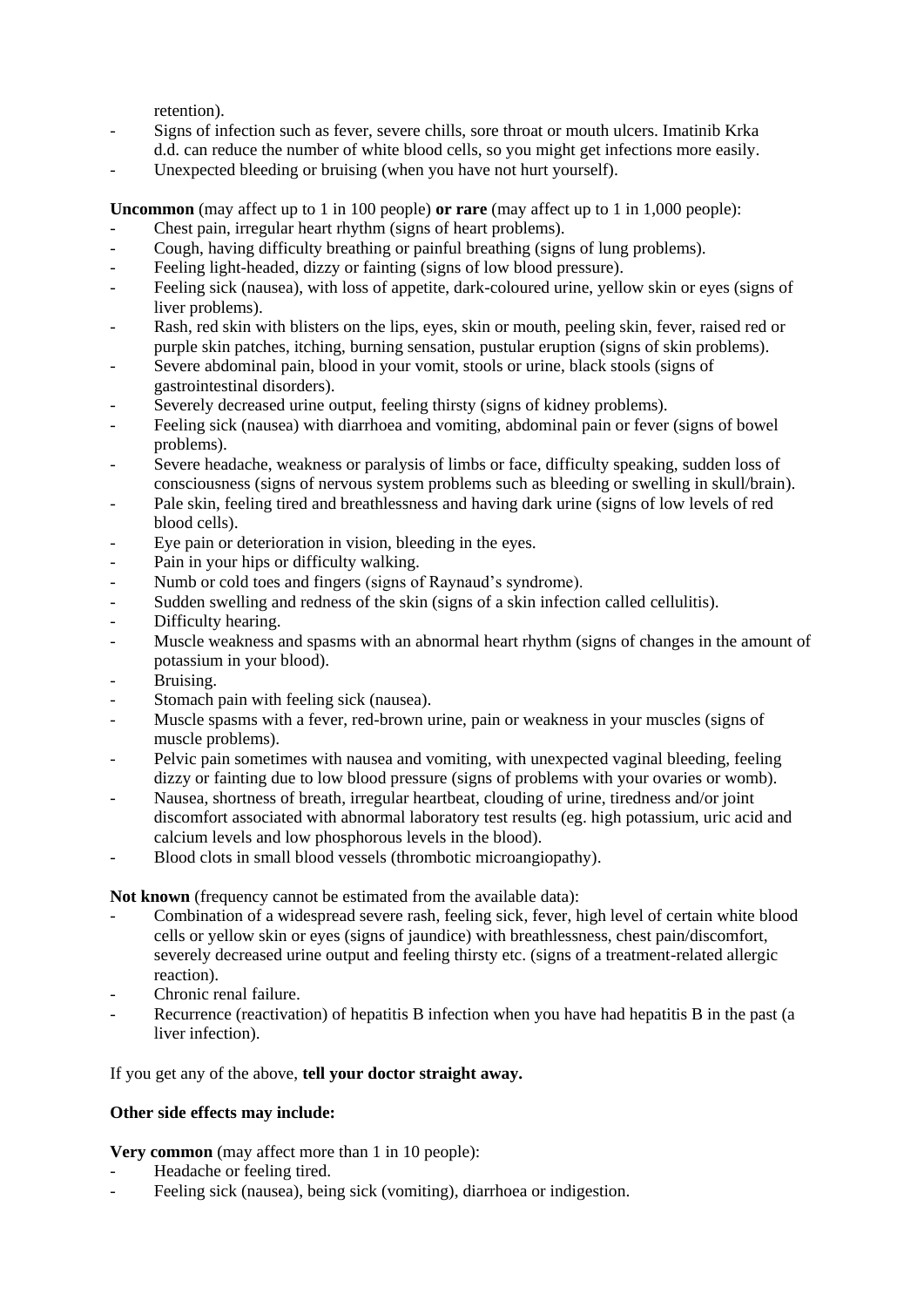- Rash.
- Muscle cramps or joint, muscle or bone pain, during Imatinib Krka d.d. treatment or after you have stopped taking Imatinib Krka d.d.
- Swelling such as round your ankles or puffy eyes.
- Weight gain.

If any of these affects you severely, **tell your doctor**.

**Common** (may affect up to 1 in 10 people):

- Anorexia, weight loss or a disturbed sense of taste.
- Feeling dizzy or weak.
- Difficulty in sleeping (insomnia).
- Discharge from the eye with itching, redness and swelling (conjunctivitis), watery eyes or having blurred vision.
- Nose bleeds.
- Pain or swelling in your abdomen, flatulence, heartburn or constipation.
- Itching.
- Unusual hair loss or thinning.
- Numbness of the hands or feet.
- Mouth ulcers.
- Joint pain with swelling.
- Dry mouth, dry skin or dry eye.
- Decreased or increased skin sensitivity.
- Hot flushes, chills or night sweats.

If any of these affects you severely, **tell your doctor.**

**Not known** (frequency cannot be estimated from the available data):

- Reddening and/or swelling on the palms of the hands and soles of the feet which may be accompanied by tingling sensation and burning pain.
- Painful and/or blistering skin lesions.
- Slowing of growth in children and adolescents.

If any of these affects you severely, **tell your doctor.**

# **Reporting of side effects**

If you get any side effects, talk to your doctor, pharmacist or nurse. This includes any possible side effects not listed in this leaflet. You can also report side effects directly via HPRA Pharmacovigilance. Website: [www.hpra.ie.](http://www.hpra.ie/)

By reporting side effects you can help provide more information on the safety of this medicine.

# **5. How to store Imatinib Krka d.d.**

Keep this medicine out of the sight and reach of children.

Do not use this medicine after the expiry date which is stated on the blister and carton after EXP. The expiry date refers to the last day of that month.

This medicine does not require any special storage conditions.

Do not throw away any medicines via wastewater or household waste. Ask your pharmacist how to throw away medicines you no longer use. These measures will help protect the environment.

# **6. Contents of the pack and other information**

### **What Imatinib Krka d.d. contains**

The active substance is imatinib.